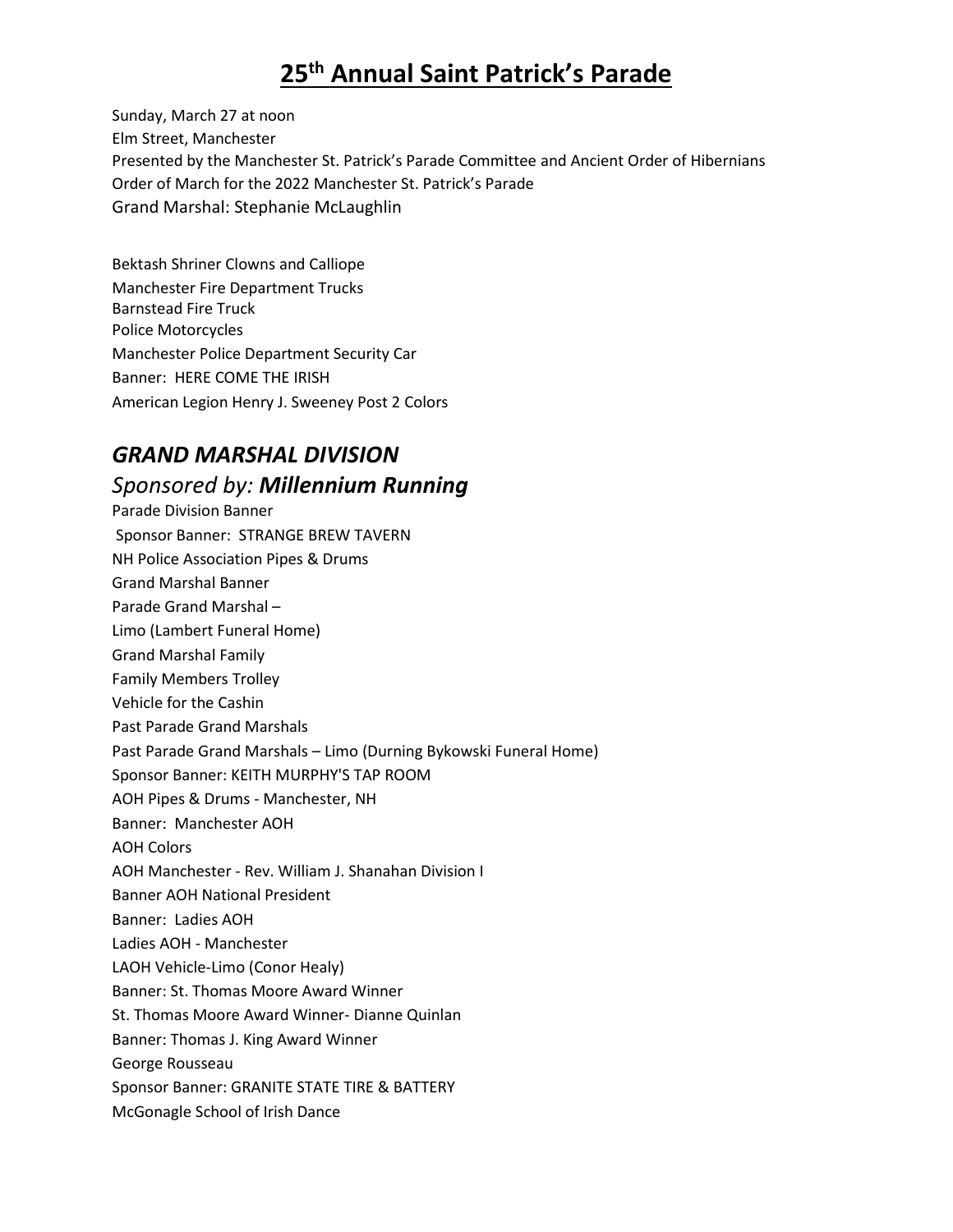# *Division Green SPONSORED BY: ANAGNOST COMPANIES*

- Parade Division Banner
- Manchester Proud
- Sponsor Banner: EXPRESS MED
- Central High School Marching Band
- Mayor Joyce Craig
- Senator Maggie Hassan
- Hillsboro County Sheriff
- Congressman Chis Pappas
- Manchester Board of Aldermen
- Manchester Board of School Committee
- Manchester Police Mounted Unit
- Manchester Police Department Horse Truck and Trailer
- Sponsor Banner: ANTHEM BLUE CROSS & BLUE SHIELD
- Gym Dandies Children Circus
- Casey Magee's Leprechaun
- Sponsor Banner: St. Mary's Bank
- McDonough Grimes Irish Dance School- vehicle
- McDonough Grimes Irish Dance School
- NH Wolves Hurling Club
- Caring Paws
- Bow Wini-Dip Team- Unified
- Saint Catherine's of Sienna School
- Sponsor Banner: AOH MANCHESTER DIVISISON 1
- Bishop Guertin High School Marching Band
- Bishop Guertin High School Marching Band- vehicle
- DAV vehicle
- Redimix Concrete Truck

# *Division Blue Sponsored by: BEDFORD VENTURE*

Parade Division Banner Manchester Fire Department Vehicle-Engine 4 Sponsor Banner: Shaskeen Irish Restaurant & Pub New Hampshire Pipes and Drums New Hampshire Pipes and Drums- vehicle Manchester Firefighters Manchester Fireman's Relief Association, 1953 Pumper Manchester Fire Department vehicles - 2 Miss New Hampshire vehicle (Miss NH) Banner- CDM Smith Memorial High School Marching Band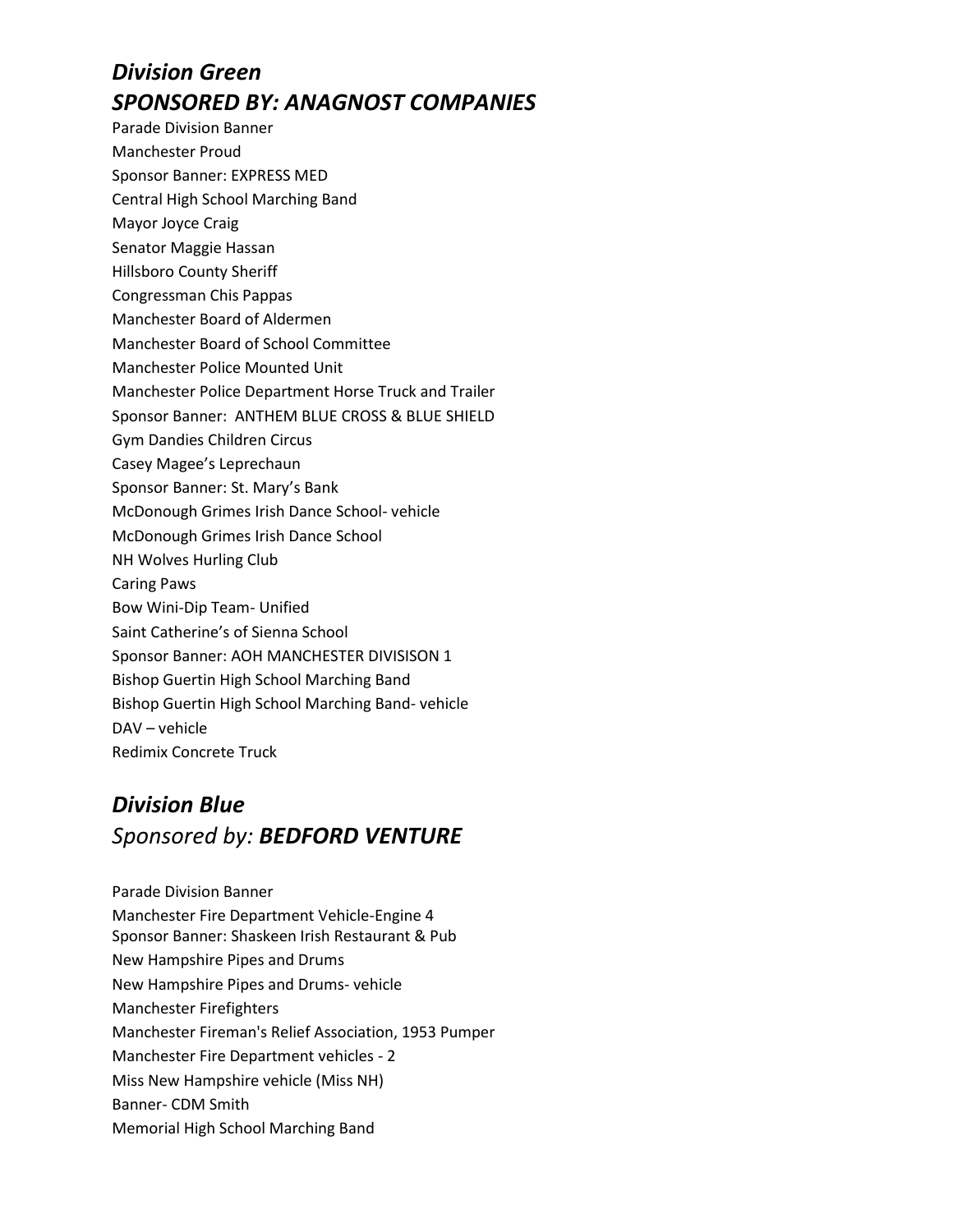#### **Division Blue Continued**

Mount St. Mary Academy School Communication Fire Truck Amerikids performers Amerikids Vehicle Miss New Hampshire Outstanding Teen (Vehicle) Miss Nutfield/Miss NH America (Vehicle) Miss Manchester Scholarship Program (vehicle) Miss New Hampshire Volunteer (Vehicle) Banner- Consolidated Communications Christine Morrison Dance Academy NH State Police Drill Team State Elected Officials New Hampshire Fisher Cats mascots Fungo and Slider New Hampshire Fisher Cats Vehicle Merrimack County Honor Guard Sponsor Banner: CROSS INSURANCE Bedford High School Marching Band Sponsor Banner: Roedel Companies Bektash High Rollers

## *Division White SPONSORED BY: AMR HOLDCO*

Parade Division Banner Sponsor Banner: THE WILD ROVER Claddagh Mhor Pipe Band St. Anselm College Irish Club Irish Club Vehicle Unbound Dance Academy Vehicle Unbound Dance Academy NH Roller Derby Dandido Hot Sauce Vehicle Manchester Bears Football Sponsor Banner: BRADY SULLIVAN The Muchachos Drum & Bugle Corps Kenyon Lawn Vehicle Amoskeag Rugby Club Rhythmic Revolution Vehicle Rhythmic Revolution Baton Twirling Team Sponsor Banner: MEMBERS FIRST CREDIT UNION West High School Marching Band U.S. Cellular Vehicle